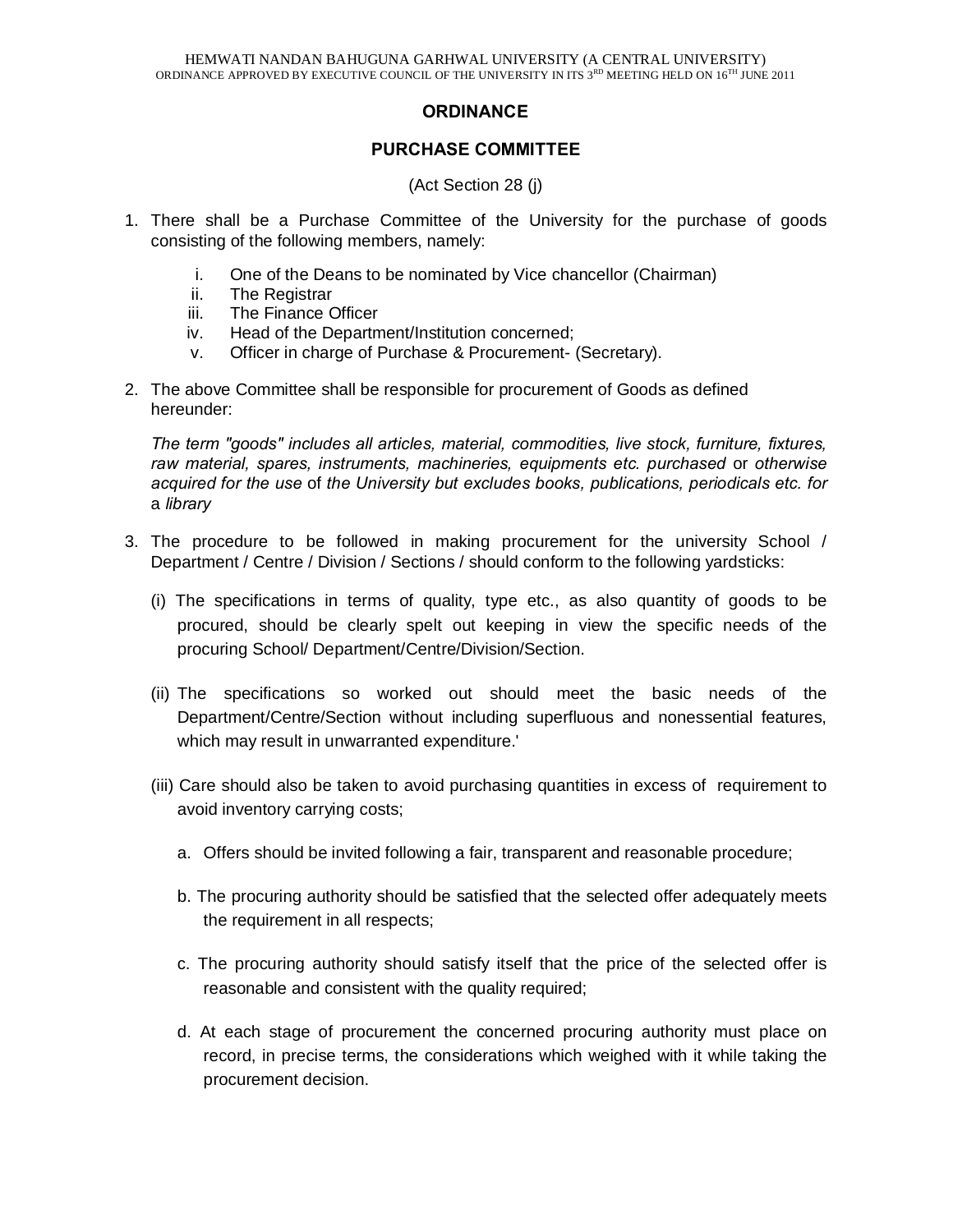- e. School*I*Department/Centre/Division/Section may with the approval of competent authority procure the required goods from firms under DGS&D rates. .
- (iv) The University may utilize the approved registered suppliers for procurement of goods through Limited Tender Enquiry. A Head of Department may also register suppliers of goods which are specifically required by the Department or Office.

#### **4. Purchase of goods without quotation:**

Purchase of goods upto the value of *Rs.15,OOO/-* (Rupees Fifteen Thousand) only on each occasion may be made without inviting quotations or bids on the basis of a certificate to be recorded by the ,competent authority in the following format.

"I, The same personally satisfied that these goods purchased are of the requisite quality and specification and have been purchased form a reliable supplier at a reasonable price".

### **5. Purchase of goods by purchase committee:**

Purchase of goods costing above *Rs. 15,OOO/-* (Rupees Fifteen Thousand) only and upto Rs.1,OO,OOO/- (Rupees One Lakh) only on e.ach occasion may be made on the recommendations of a duly con titut8fJ Local Purchase Committee consisting of three members of an appropriate level as decided by the competent authority. The committee will survey the market to ascertain the reasonableness of rate, quality and specifications and identify the appropriate supplier. Before recommending placement of the purchase order, the members of the committee will jointly record a certificate as under.

"Certified that we $\tilde{p}$   $\tilde{p}$   $\tilde{p}$   $\tilde{p}$   $\tilde{p}$   $\tilde{p}$   $\tilde{p}$   $\tilde{p}$   $\tilde{p}$   $\tilde{p}$   $\tilde{p}$   $\tilde{p}$   $\tilde{p}$   $\tilde{p}$   $\tilde{p}$   $\tilde{p}$   $\tilde{p}$   $\tilde{p}$   $\tilde{p}$   $\tilde{p}$   $\tilde{p}$   $\tilde{p}$   $\tilde{$ and individually satisfied that the goods recommended for purchase are of the requisite specification and quality, priced at the prevailing market rate and the supplier recommended is reliable and competent to supply the goods in question."

#### **6. Purchase of goods directly under rate contract:**

The University may directly procure goods under rate contract from DGS&D. The prices to be paid for such goods shall not exceed those stipulated in the rate contract and the other salient terms and conditions of the purchase should be in line with those specified in the rate contract. The Department/Centre/Division/Section shall make its own arrangement for inspection and testing of such goods where required.

A demand for goods should not be divided in to small quantities to make piecemeal purchases to avoid the necessity of obtaining the sanction of competent authority required with reference to the estimated value of the total demand.

## **7. Purchase of goods through bids:**

- (i) The University may fallow the following standard method of obtaining bids in:
- (i) Advertised Tender Enquiry; (ii) Limited Tender Enquiry; (iii) Single Tender Enquiry.

## **Advertised Tender Enquiry :**

(i) Subject to exceptions incorporated under Rules as above, invitation to tenders by advertisement should be used for procurement of goods of estimated value Rs. 25 lakh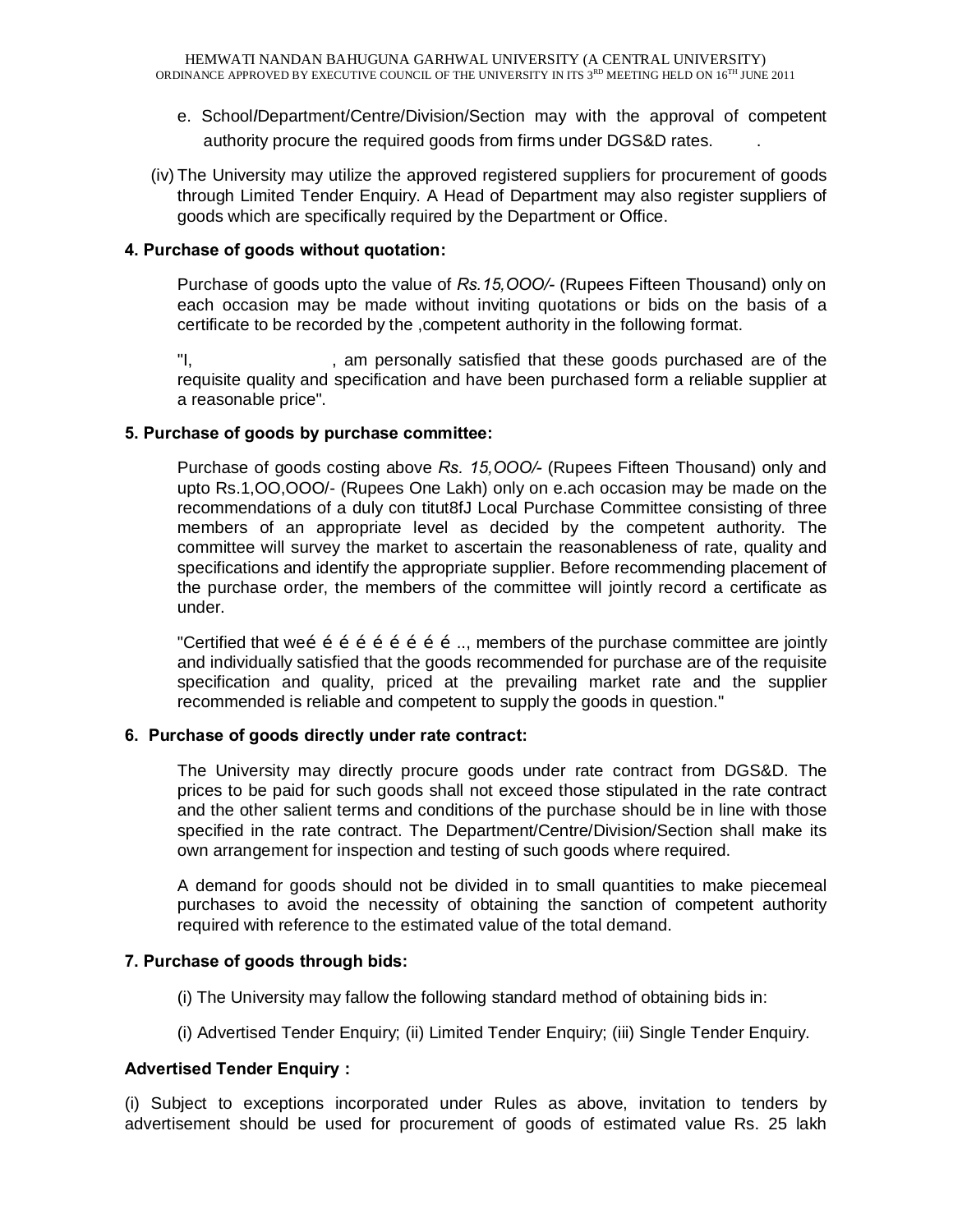(Rupees Twenty Five Lakh) and above. Advertisement in such case should be given in the Indian Trade Journal (IT J), published by the Director General of Commercial Intelligence and Statistics, Kolkata and at least in one national daily having wide circulation.

(ii) The University should also publish all its advertised tender enquiries on the website and provide a link wit NIC website. It should also have its website address in the advertisements in Indian Trade Journal and Newspapers.

(iii) The University should also host the complete bidding document in its website and permit perspective bidders to make use of documents downloaded from the website by payment of the amount specified, if priced.

(iv) Where the University feels that the goods of the required quality, specifications etc., may not be available in the country and it is necessary to also look for suitable competitive offers from abroad, the Department/Centre/Section may send copies of the tender notice to the Indian embassies abroad as well as to the foreign

## **Limited Tender Enquiry Cases : Two bid system**

For purchasing high value goods of a complex and technical nature, bids may be obtained in two parts as under:

(a) Technical bid consisting of all technical details along with commercial terms and conditions; and

(b) Financial bid indicating item-wise price for the items mentioned in the technical bid.

The technical bid and the financial bid should be sealed by the bidder in separate covers duly super scribed and both these sealed covers are to be put in a bigger cover which should also be sealed and duly super scribed. The technical bids are to be opened and evaluated by the competent committee or authority. At the second stage financial bids of only the technically acceptable offers should be opened for further evaluation and ranking before awarding the contract.

#### **Late Bids:**

In case of advertised tender enquiry or limited tender enquiry, late bids (bids received after specified date and time for receipt of bids) should not be considered.

## **Single Tender Enquiry :**

Procurement from a single source may be resorted to in the following circumstances:

(i) It is in the knowledge of the user department that only a particular firm is the manufacturer of the required goods.

(ii) In a case of emergency, the required goods are necessarily to be purchased from a particular source and the reason for such decision is to be recorded and approval of competent authority obtained.

(iii) For standardization of machinery or spare parts to be compatible to the existing sets of equipment (on the advice of a competent technical expert and approved by the competent authority), the required item is to be purchased only from a selected firm.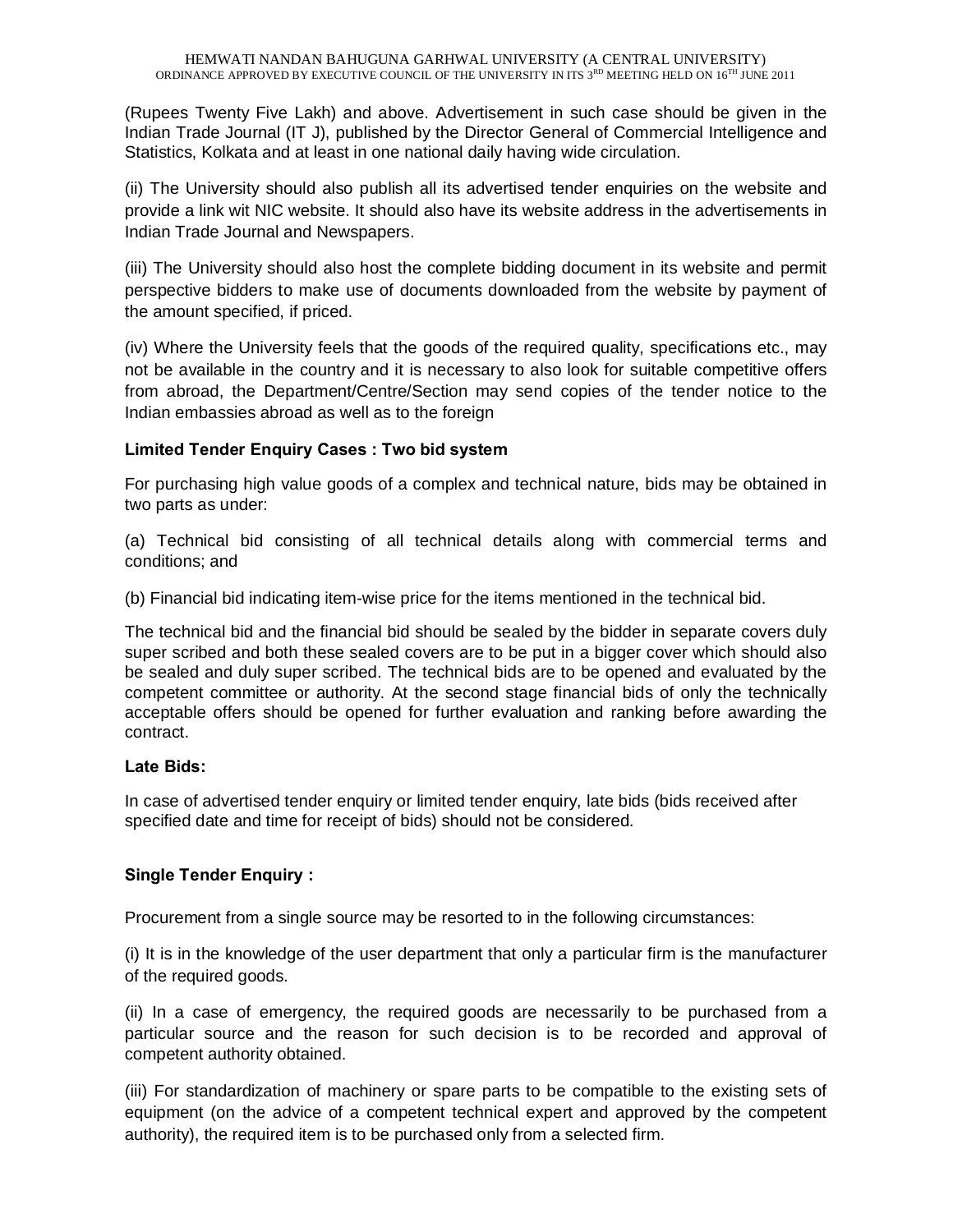Contents of Bidding Document: All the terms, conditions, stipulations and information to be incorporated in the bidding document are to be shown in the following headings:

- 1: Instruction to Bidders.
- 2: Conditions of Contract.
- 3: Schedule of Requirements.
- 4: Specifications and allied Technical Details
- 5: Price Schedule (to be utilized by the bidders for quoting their prices)
- 6: Contract Form.
- 7: Other Standard Forms, if any, to be utilized by the purchaser and the bidders.

### **Bid Security :**

(i) To safeguard against bidder's withdrawing or altering its bid during the bid validity period -in case of advertised or limited tender enquiry, Bid Security (also known as Earnest Money) is to be obtained form the bidders except those who are registered with the Central Purchase Organization, National Small Industries Corporation(NSIC). The bidders should be asked to furnish bid security along with their bids. Amount of bid security should ordinarily range between two to five percent of the estimated value of the good to be procured. The bid security may be accepted in the form of Account Payee Demand Draft, Fixed Deposit Receipt, Banker's Cheque or Bank Guarantee from any of the commercial banks in an acceptable form, safeguarding to purchaser's interest in all respects. The bid security is normally to remain valid for a period of forty-five days beyond the final date validity period.

(ii) Bids Securities of the unsuccessful bidders should be returned to them at the earliest after the expiry of the final bid validity and latest on or before the 30th day of the award of the contract.

#### **Advance payment to supplier:**

Ordinarily, payments for services rendered or supplies made should be released only after the services have been rendered or suppliers made. However, it may become necessary to make advance payments in the following types of cases:

(i) Advances payment demanded by firms holding maintenance contracts for servicing of Airconditioners, computers, other costly equipment, etc.

(ii) Advance payment demanded by firms against fabrication contracts, turn-kay contracts etc.

Such advance payments should not exceed the following limits:

(i) Thirty per cent of the contract value to private firms:

(ii) Forty per cent of the contract value to a State or Central Government agency or a Public Sector undertaking; or

(iii) In case of maintenance contract, the amount should not exceed the amount payable for six months under the contract.